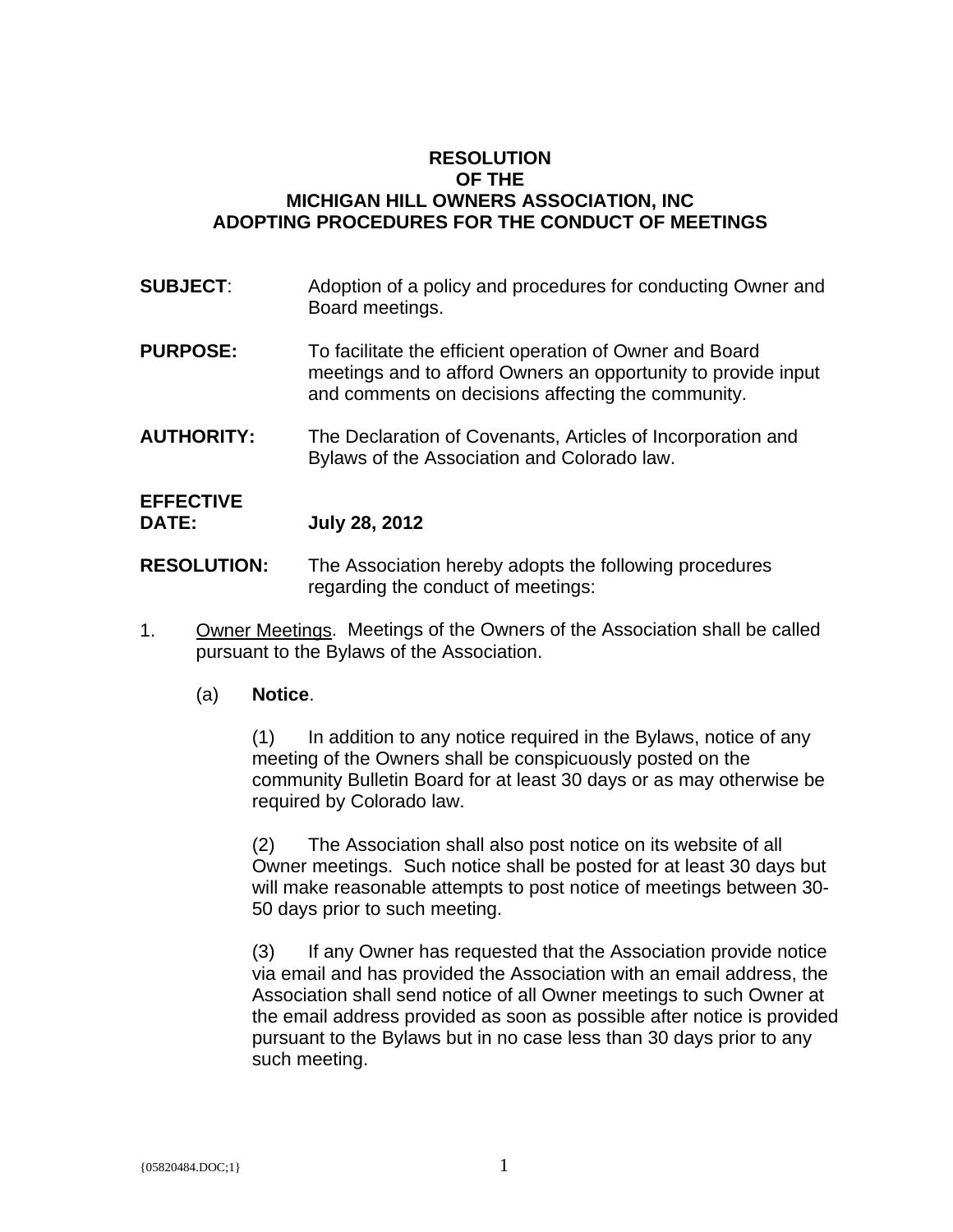#### (b) **Conduct**.

- (1) All Owner meetings shall be governed by the following rules of conduct and order:
	- (A) The President of the Association or designee shall chair all Owner meetings.
	- (B) All Owners and persons who attend a meeting of the Owners will sign in, present any proxies and receive ballots as appropriate. (See section below regarding voting).
	- (C) Anyone wishing to speak must first be recognized by the Chair.
	- (D) Only one person may speak at a time.
	- (E) Each person who speaks shall first state his or her name and Lot number.
	- (F) Any person who is represented at the meeting by another person, as indicated by a written instrument, will be permitted to have such person speak for him/her.
	- (G) Those addressing the meeting shall be permitted to speak without interruption from anyone as long as these rules are followed.
	- (H) Comments are to be offered in a civilized manner and without profanity, personal attacks or shouting. Comments are to be relevant to the purpose of the meeting.
	- (I) Each person shall be given an appropriate amount of time to make a statement or to ask questions as determined by the MHOA Board. The Board will answer questions during the meeting unless the discussion concerns a legal matter or when potentially sensitive details of a situation might negatively infringe upon the privacy of individuals. If the Board cannot answer a question, it will make its best effort to state when it will address unanswered questions.
	- (J) Yielding of time by a speaker to another individual shall not be permitted as part of the Owner Forum at the beginning of a meeting.
	- (K) All actions and/or decisions will require a first and second motion.
	- (L) Once a vote has been taken, there will be no further discussion regarding that topic.
	- (M) Minutes of actions taken shall be kept by the association.
	- (N) Anyone disrupting the meeting, as determined by the Chair, shall be asked to "come to order." Anyone who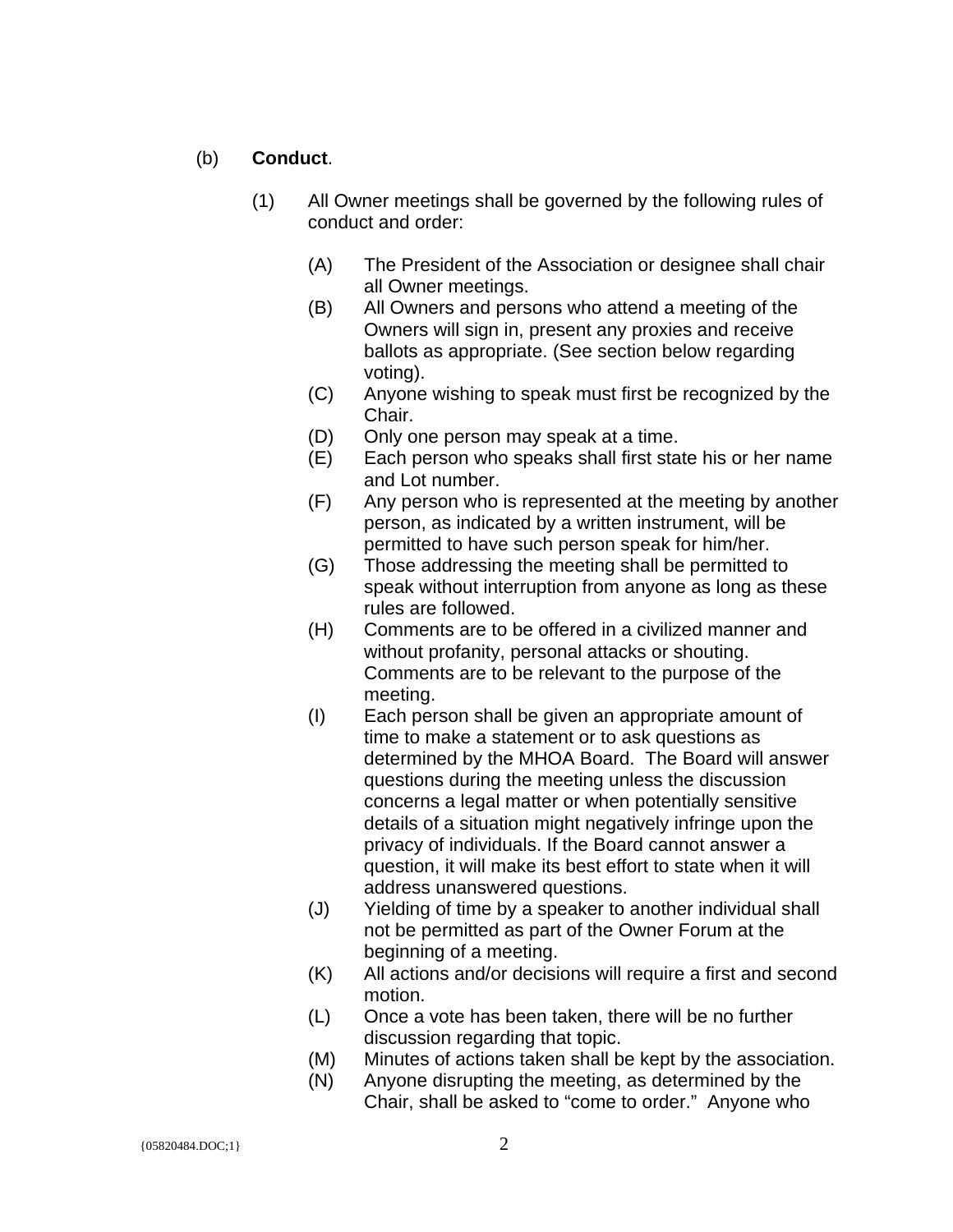does not come to order will be requested to immediately leave the meeting.

(O) The Chair may establish such additional rules of order as may be necessary from time to time. The rules must be in accordance with Robert's Rules of Order.

(c) **Voting**. All Board member and ACC member elections shall be taken as follows:

(1) Contested elections of Board members and ACC members, defined as elections in which there are more candidates than positions to be filled, shall be conducted by secret ballot. Each Owner entitled to vote pursuant to the Bylaws shall receive a ballot. The ballot shall contain no identifying information concerning the ballot holder. In the event an Owner holds a proxy for another Owner, upon presentation of such proxy to the Secretary of the Association or the Secretary's designee, the Owner shall receive a secret ballot to cast the vote of the Owner who provided the proxy. The proxy shall be kept and retained by the Association.

(2) Uncontested elections of Board members, defined as elections in which the number of candidates is equal to or less than the positions to be filled, and all other votes taken at a meeting of the Owners shall be taken in such method as determined by the Board of Directors including acclamation, by hand, by voice or by ballot. Notwithstanding the above, uncontested elections of Board members or other votes on matters affecting the community shall be by secret ballot at the discretion of the Board or upon the request of 20% of the Owners who are present at the meeting or represented by proxy.

(3) Written ballots shall be counted by a neutral third party, or a committee of volunteers who are not Board members, and in the case of a contested election, are not candidates. The committee shall be selected or appointed at an open meeting, in a fair manner, by the President of the Board or another person presiding during that portion of the meeting.

(4) The individual(s) counting the ballots shall report the results of the vote to the Chair by indicating how many votes were cast for each individual or how many votes were cast in favor and against any issue.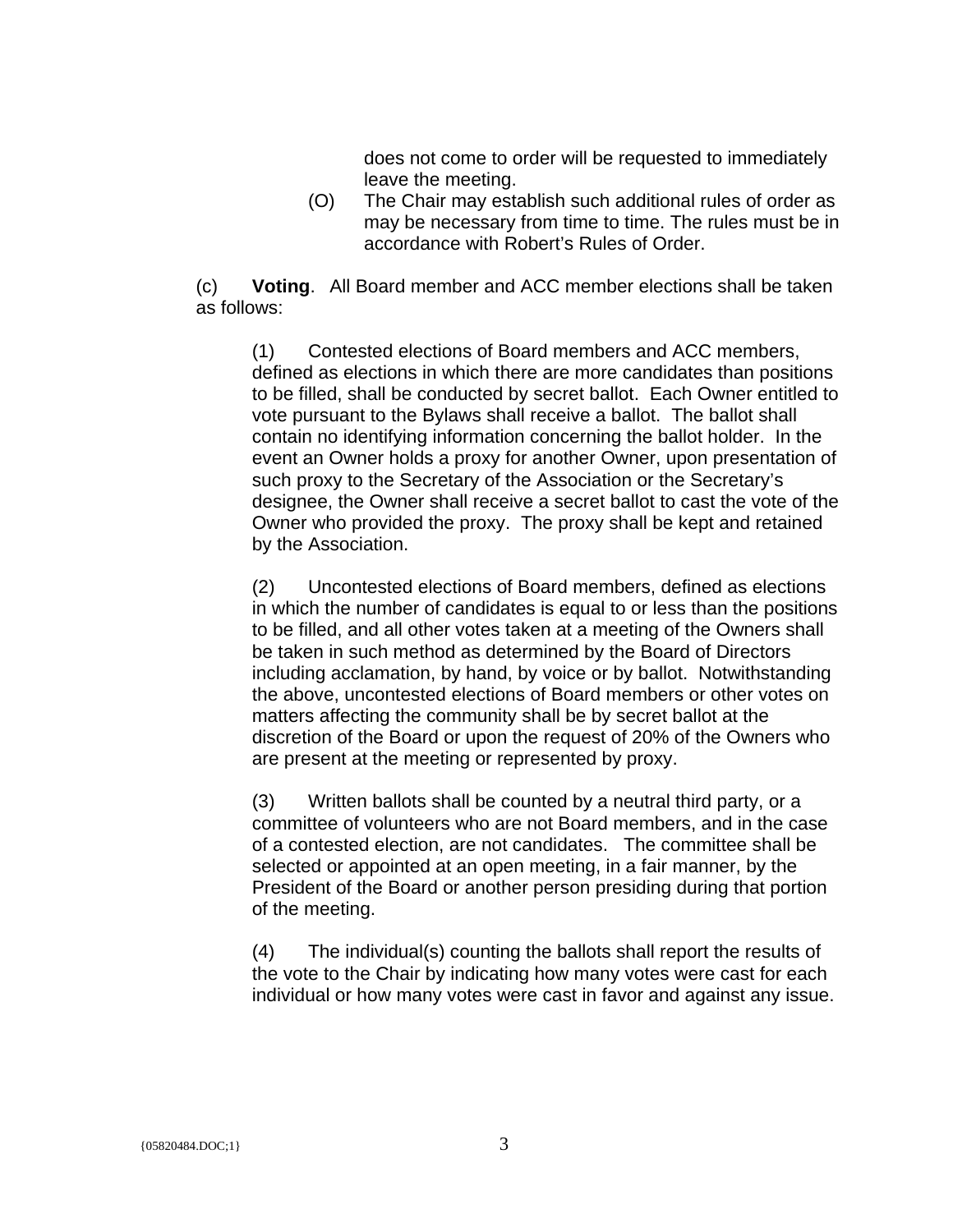(d) **Proxies.** Proxies may be given by any Owner as allowed by C.R.S. 7- 127-203.

(1) All proxies shall be reviewed by the Association's Secretary or designee as to the following:

- (A) Validity of the signature
- (B) Signatory's authority to sign for the Lot Owner
- (C) Authority of the Lot Owner to vote
- (D) Conflicting proxies
- (E) Expiration of the proxy

2. Board Meetings. Meetings of the Board of Directors of the Association shall be called pursuant to the Bylaws of the Association. Notice of Board meetings shall be given to Board members in compliance with the Bylaws and Colorado law.

#### (a) **Conduct.**

(1) All Board meetings shall be governed by the following rules of conduct and order:

- (A) The President of the Association, or designee, shall chair all Board meetings.
- (B) All persons who attend a meeting of the Board shall be required to sign in, listing their name and Lot number.
- (C) All Owners will be given an opportunity to speak as to any matter or ask questions of the Board during the Owner forum at the beginning of the meeting. Any Owner wishing to speak during the Owner forum shall so indicate at the time of sign in.
- (D) Anyone desiring to speak shall first be recognized by the Chair.
- (E) Only one person may speak at a time.
- (F) Each person speaking shall first state his or her name and Lot number.
- (G) Any person who is represented by another person as indicated by a written instrument at the meeting shall be permitted to have such person speak for them.
- (H) Those addressing the Board shall be permitted to speak without interruption from anyone as long as these rules are followed.
- (I) Comments are to be offered in a civilized manner and without profanity, personal attacks or shouting. Comments are to be relevant to the purpose of the meeting or issue at hand.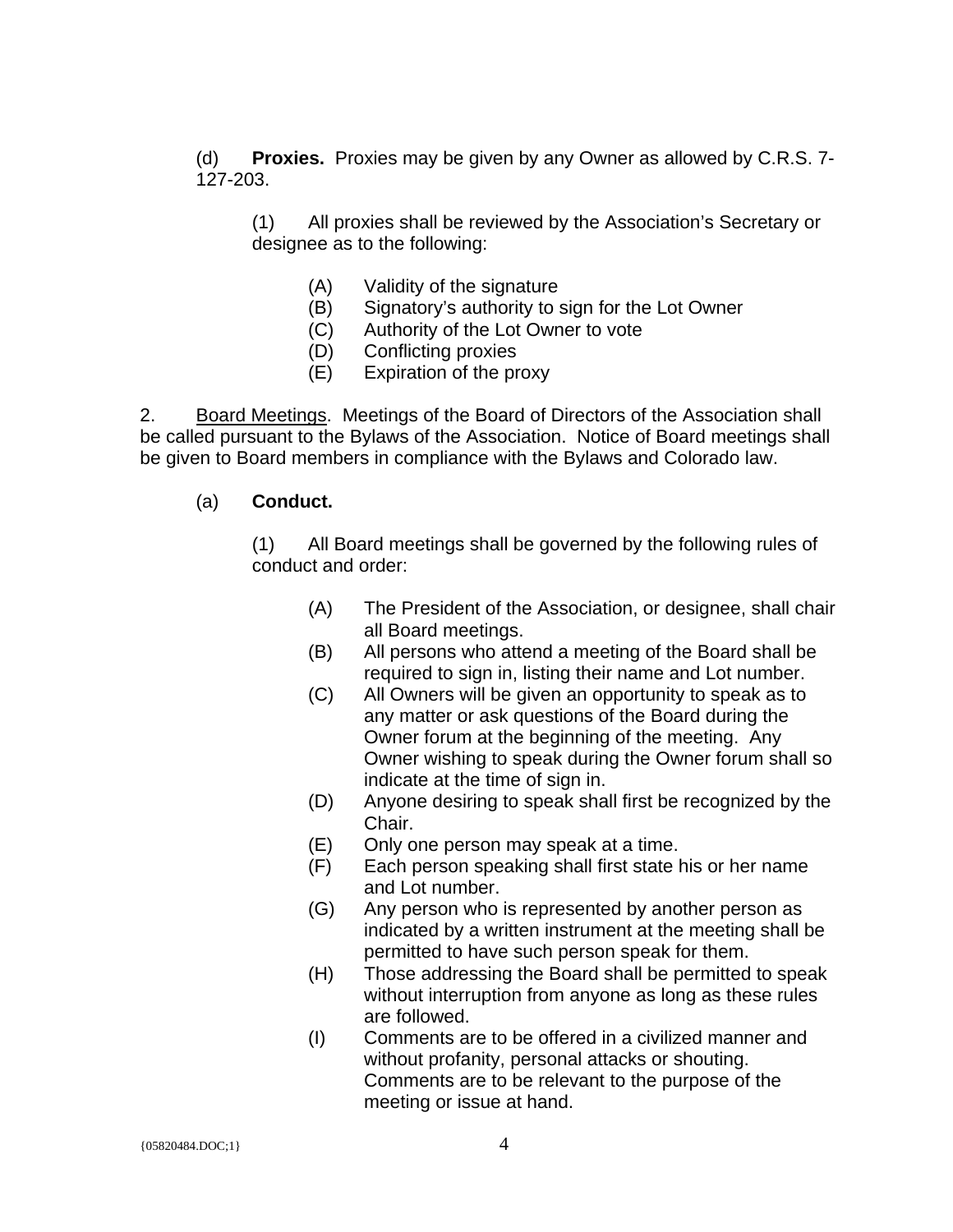- (J) Each person shall be given an appropriate amount of time to speak or to ask questions as determined by the MHOA Board, although questions may not be answered until a later date if the discussion concerns a legal matter or when potentially sensitive details of a situation might negatively infringe upon the privacy of individuals.. If the Board cannot answer a question, it will make its best effort to state when it will address that question. Yielding of time by a speaker to another individual shall not be permitted.
- (K) Minutes of actions taken shall be kept by the Association.
- (L) Anyone disrupting the meeting, as determined by the Chair, shall be asked to "come to order." Anyone who does not come to order shall be requested to immediately leave the meeting.

(b) **Owner Input**. After a motion and second has been made on any matter to be discussed, at a time determined by the Board, but prior to a vote by the Directors, Owners, or their designated representatives, present at such time shall be afforded an opportunity to speak on the motion as follows:

(1) The Chair will ask those Owners present to indicate by a show of hands who wishes to speak in favor or against the motion. The Chair will then determine a reasonable number of persons who will be permitted to speak in favor of and against the motion and for how long each person will be permitted to speak. The Chair shall also announce the order and procedure for who shall be permitted to speak if not everyone desiring to speak will be permitted to speak.

(2) Following Owner input, the Chair will declare Owner input closed and there shall be no further Owner participation on the motion at hand unless a majority of the Board of Directors votes to open the discussion to further Owner participation.

#### (c) **Board Action Without a Meeting**.

(1) Notice of Action Without a Meeting. Notice of the proposed action must be transmitted in writing to each Director. The notice must contain the following information:

- (A) The action to be taken;
- (B) The deadline (date and time) by which a Director must respond to the written notice;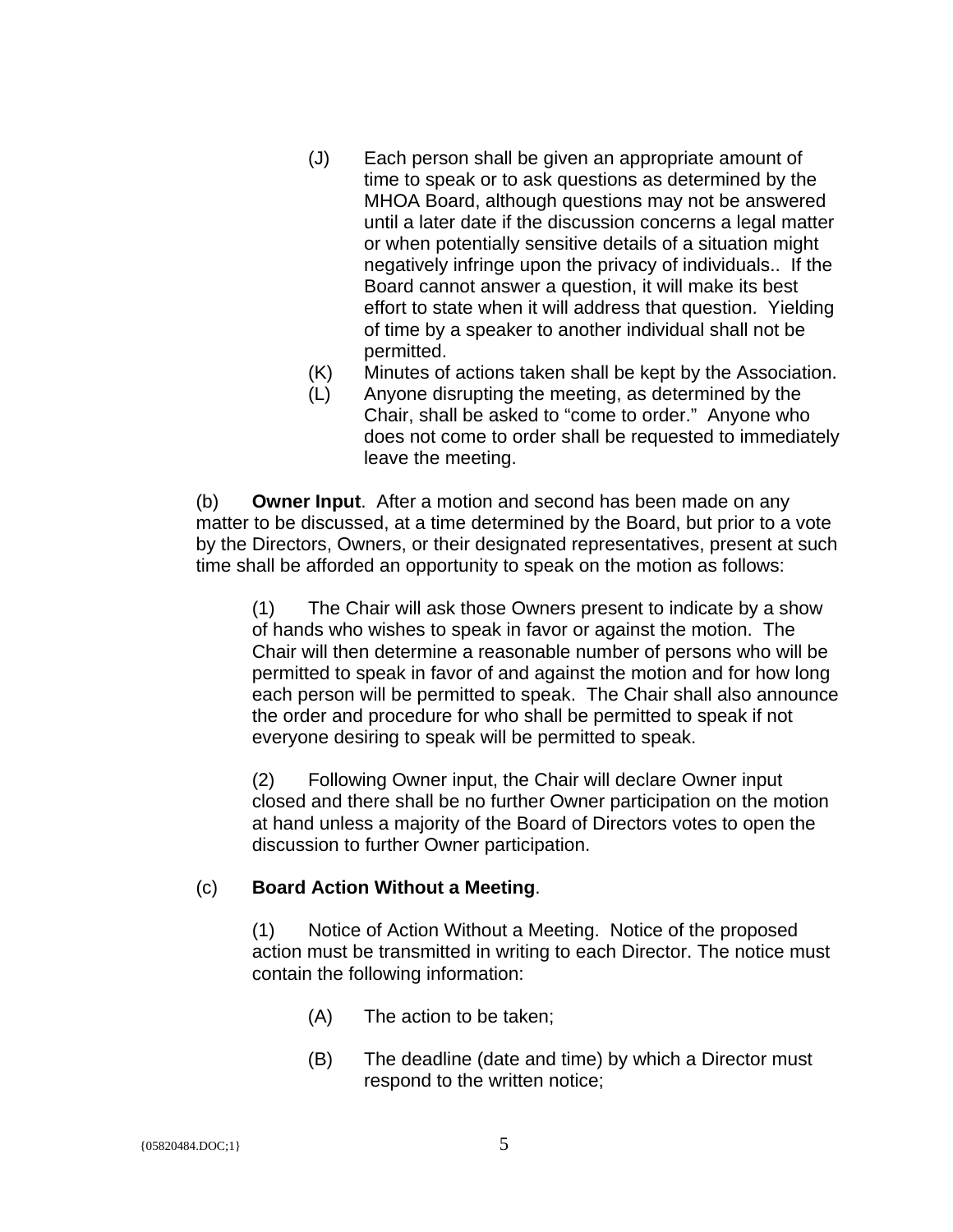(C) That failure by a Director to respond by the deadline stated in the notice will have the same effect as abstaining in writing or failing to demand in writing that the action be taken at a meeting.

(2) Voting. By the deadline stated in the written notice, each director may:

- (A) Vote in writing for such action;
- (B) Vote in writing against such action;
- (C) Fail to respond or vote; or
- (D) Demand in writing that the action be taken at a meeting. If any Director demands, by the deadline date, that action be taken at a meeting, action without a meeting is no longer available. The Board must then hold a Board meeting to take action on such matter. The Board may take action on the motion only at a Board meeting.

(3) Effective Date of Action. Once the deadline stated on the notice has expired, and assuming no Director demands that action be taken at a meeting, the action is deemed effective if at least a quorum of votes are received and at least a majority of such votes are in favor of the action.

(4) Electronic Communications/Authenticity of Signatures. All written communications of Directors pursuant to this section may be transmitted or received by facsimile, e-mail, or other form of wireless communication. The Association may accept any electronic vote received from a Board member as valid, unless it has a reasonable, good faith basis to doubt its validity.

(5) Minutes/Ratification. If action is taken pursuant to the above procedures, such action(s) shall be noted in the minutes of the next meeting of the Board and ratified at that time.

(d) **Executive Sessions**. The members of the Board may hold a closed door, executive session and may restrict attendance to Board members and such other persons requested by the Board during a regular or specially announced meeting for discussion of the following: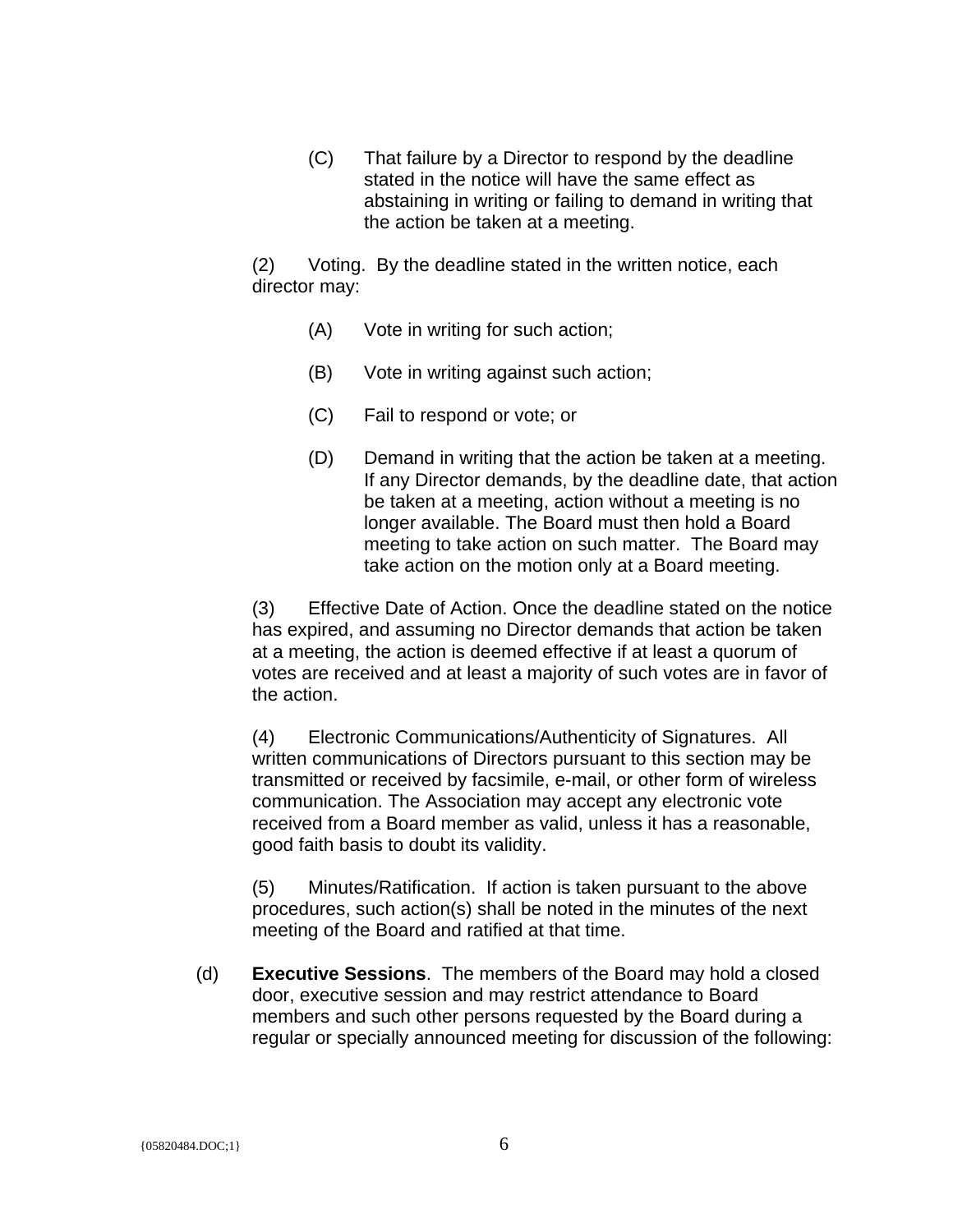(1) Matters pertaining to employees of the Association or involving the employment, discipline, or dismissal of an officer, agent, or employee of the Association;

(2) Consultation with legal counsel concerning disputes that are the subject of pending or imminent court proceedings or matters that are privileged or confidential between attorney and client;

(3) Investigative proceedings concerning possible or actual criminal misconduct;

(4) Any matter the disclosure of which would constitute an unwarranted invasion of individual privacy;

(5) Review of or discussion relating to any written or oral communication from legal counsel; and

(6) Matters subject to specific constitutional, statutory, or judicially imposed requirements protecting particular proceedings or matters from public disclosure.

Prior to holding a closed door session, the President of the Board, or other person designated to preside over the meeting, shall announce the general matter of discussion as stated above.

No rule or regulation shall be adopted during a closed session. A rule or regulation may be validly adopted only during a regular or special meeting or after the Board goes back into regular session following a closed session.

The minutes of all meetings at which an executive session was held shall indicate that an executive session was held and the general subject matter of the executive session.

3. Definitions. Unless otherwise defined in this Resolution, words initially capitalized or terms defined in the Declaration of Covenants shall have the same meaning herein.

4. Supplement to Law. The provisions of this Resolution shall be in addition to and in supplement of the terms and provisions of the Declaration of Covenants and the law of the State of Colorado governing the Project.

5. Deviations. In the event of emergencies or in the event the Board of Directors, in good faith, fails to fully comply with the above policy, such action taken will not invalidate the policy.